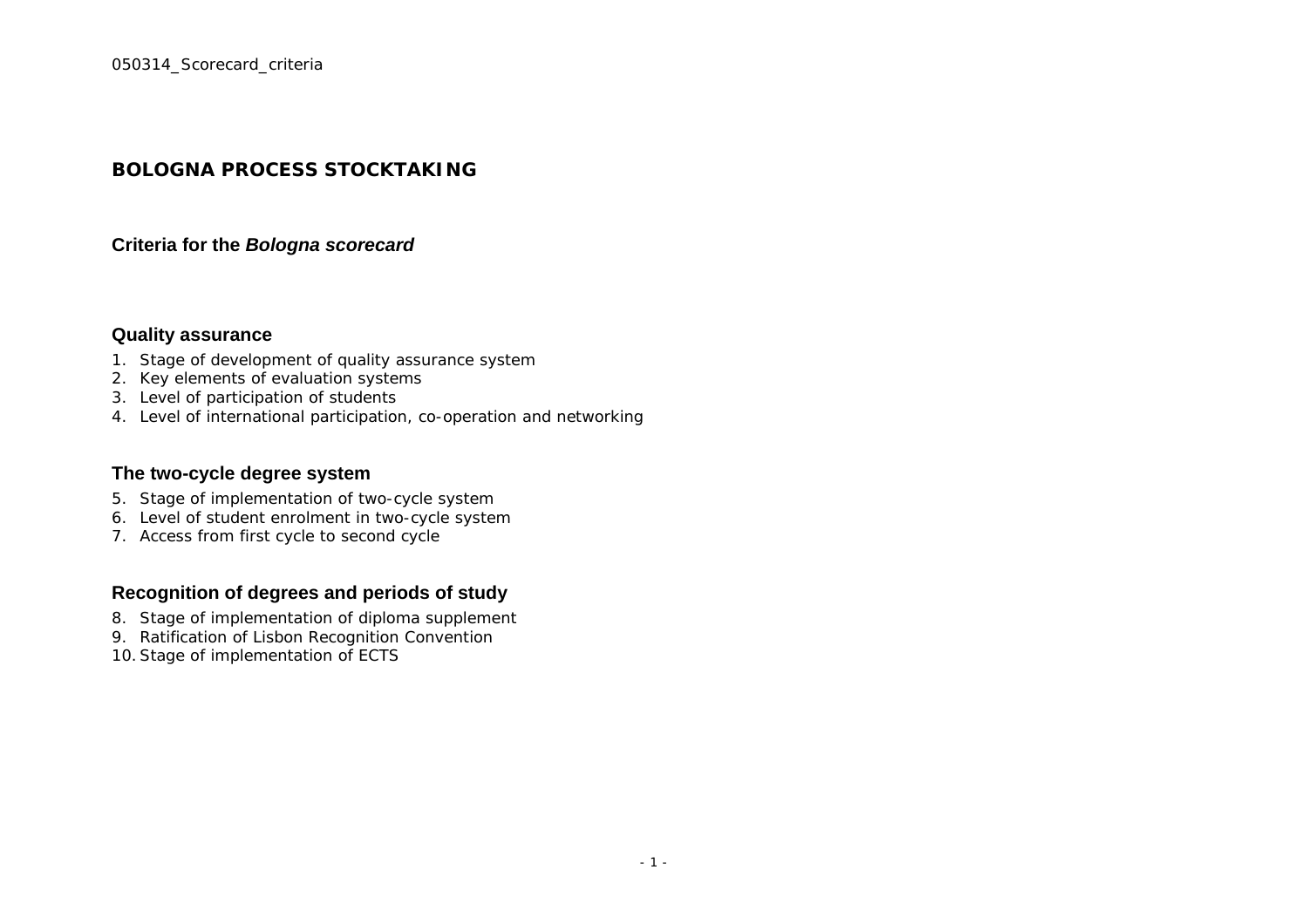| <b>QUALITY ASSURANCE</b> | 1. Stage of development<br>of quality assurance<br>system                                                                                                                                                                                                                                                                                                                                         | 2. Key elements of<br>evaluation systems                                                                                                                                                                                                                                                                                                             | 3. Level of participation of<br>students                                                                                                                                                                                                                                                                                 | 4. Level of international<br>participation, co-<br>operation and<br>networking                                                                                                                                                      |
|--------------------------|---------------------------------------------------------------------------------------------------------------------------------------------------------------------------------------------------------------------------------------------------------------------------------------------------------------------------------------------------------------------------------------------------|------------------------------------------------------------------------------------------------------------------------------------------------------------------------------------------------------------------------------------------------------------------------------------------------------------------------------------------------------|--------------------------------------------------------------------------------------------------------------------------------------------------------------------------------------------------------------------------------------------------------------------------------------------------------------------------|-------------------------------------------------------------------------------------------------------------------------------------------------------------------------------------------------------------------------------------|
| Green<br>(5)             | A Quality Assurance (QA) system<br>is in operation at national level<br>and applies to all Higher<br>Education*, with responsibilities<br>of bodies and institutions clearly<br>defined<br>Fully functioning dedicated<br>$\blacksquare$<br>QA agency in place<br>or<br>Existing agencies have QA as<br>part of responsibility<br>(*As defined in Lisbon<br>Recognition Convention <sup>1</sup> ) | The following five elements of<br>evaluation systems listed in the<br>Berlin Communiqué are fully<br>implemented in all Higher<br>Education:<br>internal assessment<br>$\blacksquare$<br>external review<br>$\blacksquare$<br>participation of students<br>publication of results<br>$\blacksquare$<br>international participation<br>$\blacksquare$ | Students participate at all four<br>levels of the evaluation process:<br>In the governance of national<br>$\blacksquare$<br>bodies for OA<br>Within teams for external<br>$\blacksquare$<br>review<br>Consultation or involvement<br>during external reviews<br>Involvement in internal<br>$\blacksquare$<br>evaluations | International participation at<br>three levels:<br>In the governance of national<br>$\blacksquare$<br>bodies for OA<br>In teams for external review<br>٠<br>Membership of ENQA or<br>$\blacksquare$<br>other international networks |
| Light green<br>(4)       | QA system is in operation, but it<br>is not applied to all programmes                                                                                                                                                                                                                                                                                                                             | All of the above elements are in<br>place, but are not in operation in<br>all Higher Education<br>or<br>Four of the five elements are in<br>operation                                                                                                                                                                                                | Students participate at three of<br>the four levels                                                                                                                                                                                                                                                                      | International participation at two<br>of the three levels                                                                                                                                                                           |

<sup>&</sup>lt;sup>1</sup> *The Lisbon Recognition Convention defines higher education as "All types of courses of study, or sets of courses of study, training or training for research at the* post-secondary level which are recognised by the relevant authorities of a Party as belonging to its higher education system*."*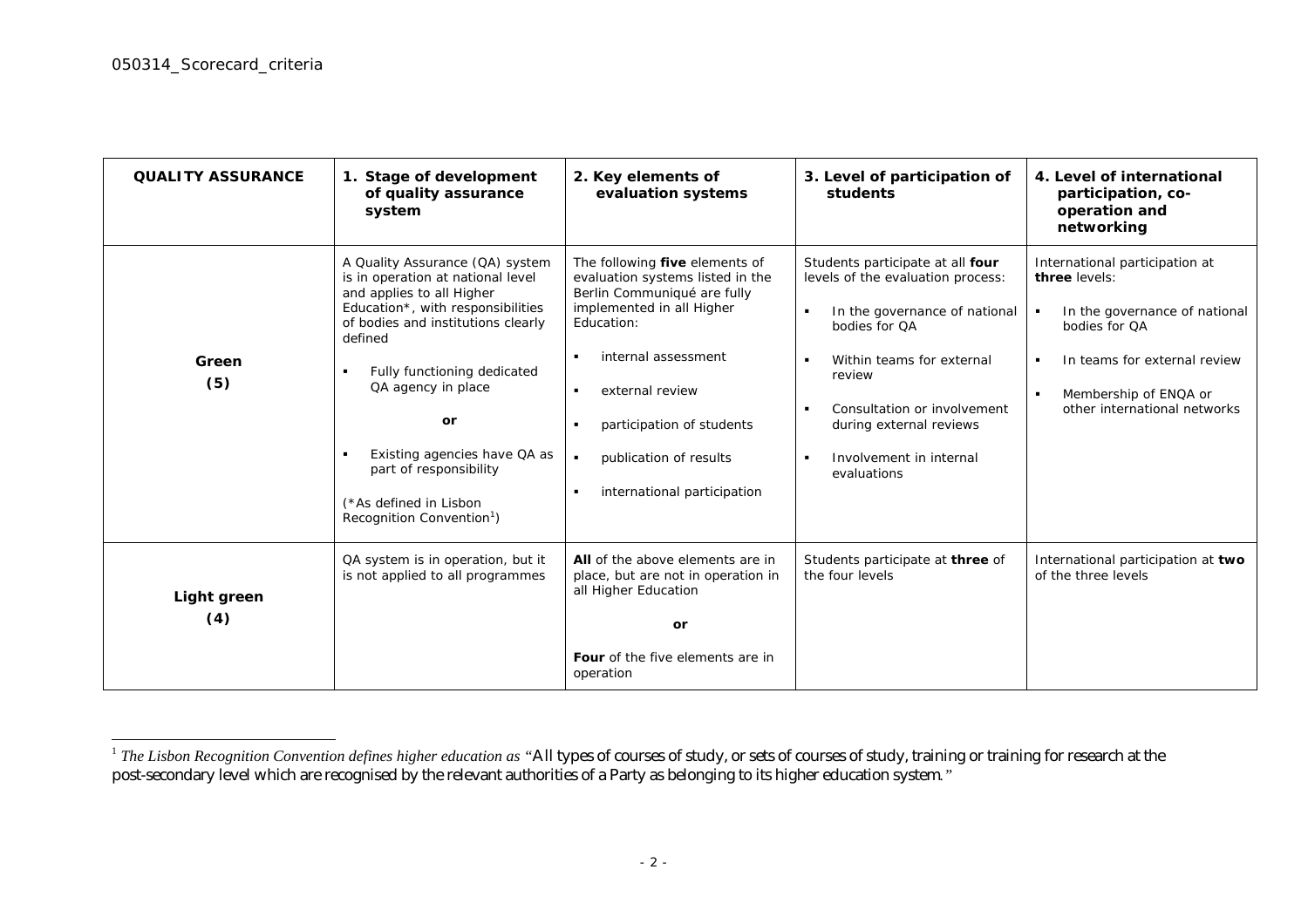| <b>QUALITY ASSURANCE</b> | 1. Stage of development<br>of quality assurance<br>system                                                            | 2. Key elements of<br>evaluation systems                                                                    | 3. Level of participation of<br>students                                     | 4. Level of international<br>participation, co-<br>operation and<br>networking     |
|--------------------------|----------------------------------------------------------------------------------------------------------------------|-------------------------------------------------------------------------------------------------------------|------------------------------------------------------------------------------|------------------------------------------------------------------------------------|
|                          | Legislation or regulations<br>prepared, awaiting<br>implementation                                                   | Implementation of an evaluation<br>system including two or three of<br>these elements has begun             | Students participate at two of<br>the four levels                            | International participation at one<br>of the three levels                          |
| Yellow                   | or                                                                                                                   |                                                                                                             |                                                                              |                                                                                    |
| (3)                      | Existing system is<br>$\blacksquare$<br>undergoing review/<br>development in accordance<br>with Bologna action lines |                                                                                                             |                                                                              |                                                                                    |
|                          | Preliminary planning phase<br>or                                                                                     | Implementation of an evaluation<br>system including one of these<br>elements has begun                      | Students participate at one of the<br>four levels                            | Involvement in other forms of<br>transnational co-operation in<br>executing QA     |
| Orange                   | No QA system in place yet, but                                                                                       | or                                                                                                          |                                                                              |                                                                                    |
| (2)                      | initial debate and consultation<br>has begun                                                                         | Preliminary planning is in<br>progress for implementing an<br>evaluation system including these<br>elements |                                                                              |                                                                                    |
|                          | No QA system in place and no                                                                                         | There is no evaluation system in                                                                            | No student involvement yet                                                   | No international participation yet                                                 |
|                          | plan to initiate                                                                                                     | place                                                                                                       |                                                                              |                                                                                    |
| Red                      |                                                                                                                      |                                                                                                             | or                                                                           | or                                                                                 |
| (1)                      |                                                                                                                      |                                                                                                             | No clarity about structures and<br>arrangements for student<br>participation | No clarity about structures and<br>arrangements for international<br>participation |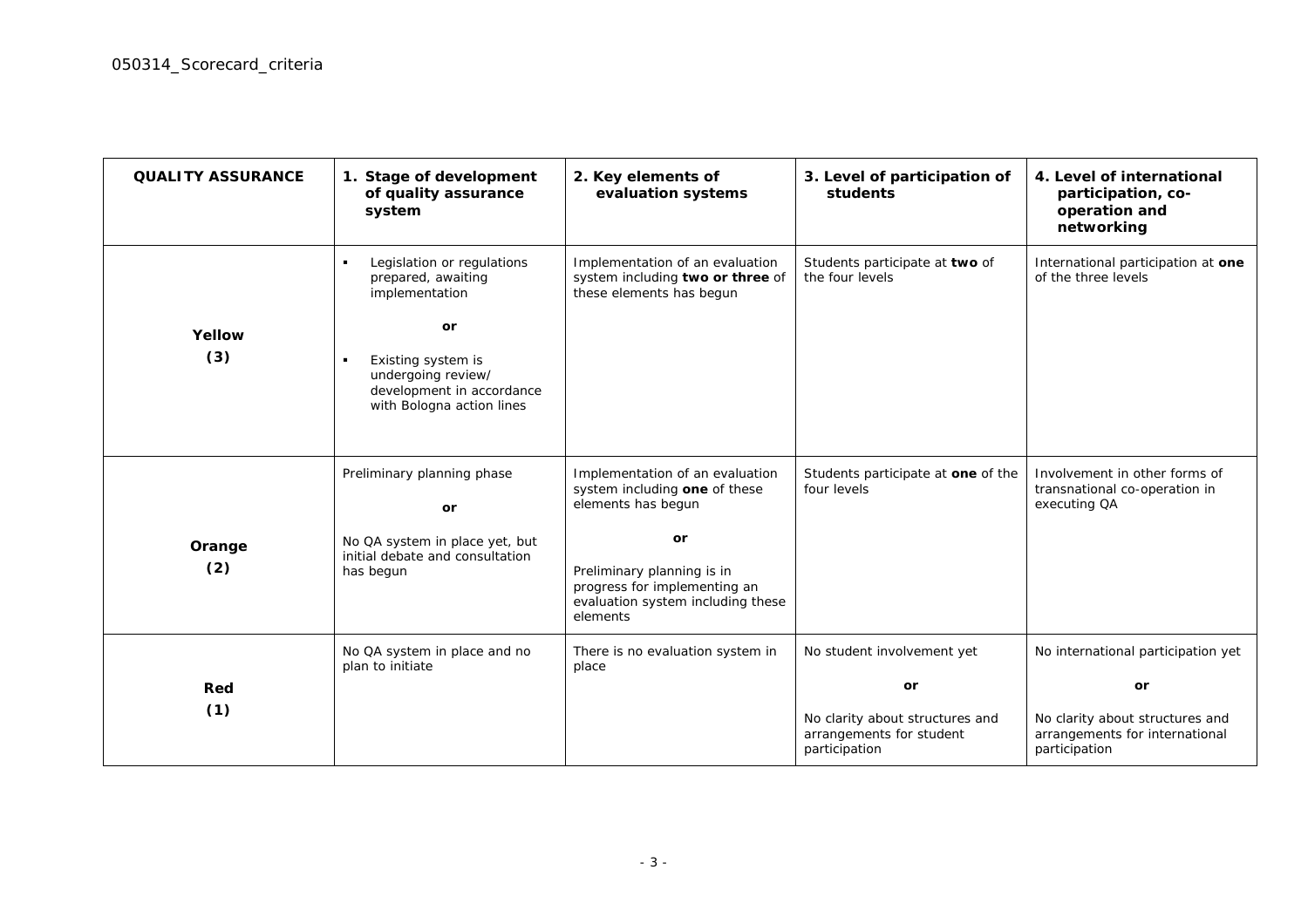| <b>TWO-CYCLE DEGREE SYSTEM</b> | 5. Stage of implementation of<br>two-cycle system                                                                                                                        | 6. Level of student enrolment in<br>two-cycle system                               | 7. Access from first cycle to<br>second cycle                                                                                                                                    |
|--------------------------------|--------------------------------------------------------------------------------------------------------------------------------------------------------------------------|------------------------------------------------------------------------------------|----------------------------------------------------------------------------------------------------------------------------------------------------------------------------------|
| Green<br>(5)                   | Two-cycle degree system is being<br>implemented on a wide scale in 2005                                                                                                  | 81-100 per cent of students are<br>enrolled in the two-cycle system in<br>$2005^2$ | There is access* for all students to at<br>least one second cycle programme<br>without major transitional problems<br>(*Access means having the right to<br>apply for admission) |
| Light green<br>(4)             | Two-cycle degree system is being<br>implemented on a limited scale in 2005 <sup>3</sup>                                                                                  | 51-80 per cent of students are enrolled<br>in the two-cycle system in 2005         | There is relatively smooth access for a<br>majority of students with minor<br>structural or procedural problems                                                                  |
| Yellow<br>(3)                  | Legislation or regulations prepared,<br>awaiting implementation<br>or<br>Existing system is undergoing review/<br>development in accordance with Bologna<br>action lines | 25-50 per cent of students are enrolled<br>in the two-cycle system in 2005         | There are a number of first cycle<br>programmes that do not provide access<br>to the second cycle                                                                                |

<sup>2</sup> *Data were requested for "autumn term of 2004", i.e. beginning of 2004-2005 academic year* 3 *Note: A score of Light green (4) on this criterion can correspond to a score of 4, 3 or 2 on the next criterion*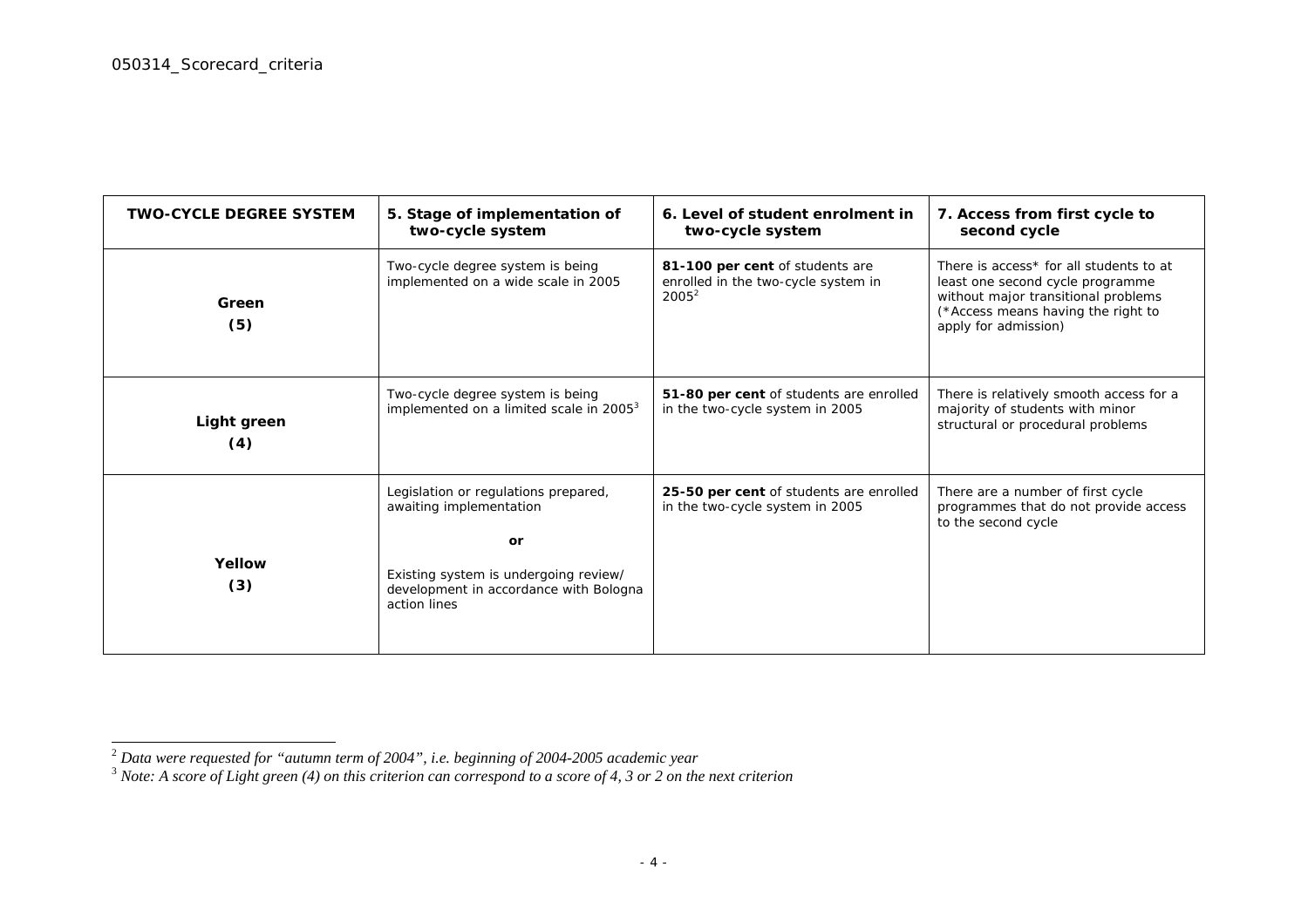| <b>TWO-CYCLE DEGREE SYSTEM</b> | 5. Stage of implementation of<br>two-cycle system         | 6. Level of student enrolment in<br>two-cycle system                      | 7. Access from first cycle to<br>second cycle                                                      |
|--------------------------------|-----------------------------------------------------------|---------------------------------------------------------------------------|----------------------------------------------------------------------------------------------------|
| Orange<br>(2)                  | Preliminary planning or pilot phase is<br>being conducted | 1-24 per cent of students are enrolled<br>in the two-cycle system in 2005 | Access is limited for the majority of<br>students because of structural or<br>procedural obstacles |
| Red<br>(1)                     | Two-cycle degree system is not yet in<br>place            | No students are enrolled in the two-<br>cycle system in 2005              | There are currently no arrangements for<br>access from the first cycle to the second<br>cycle      |